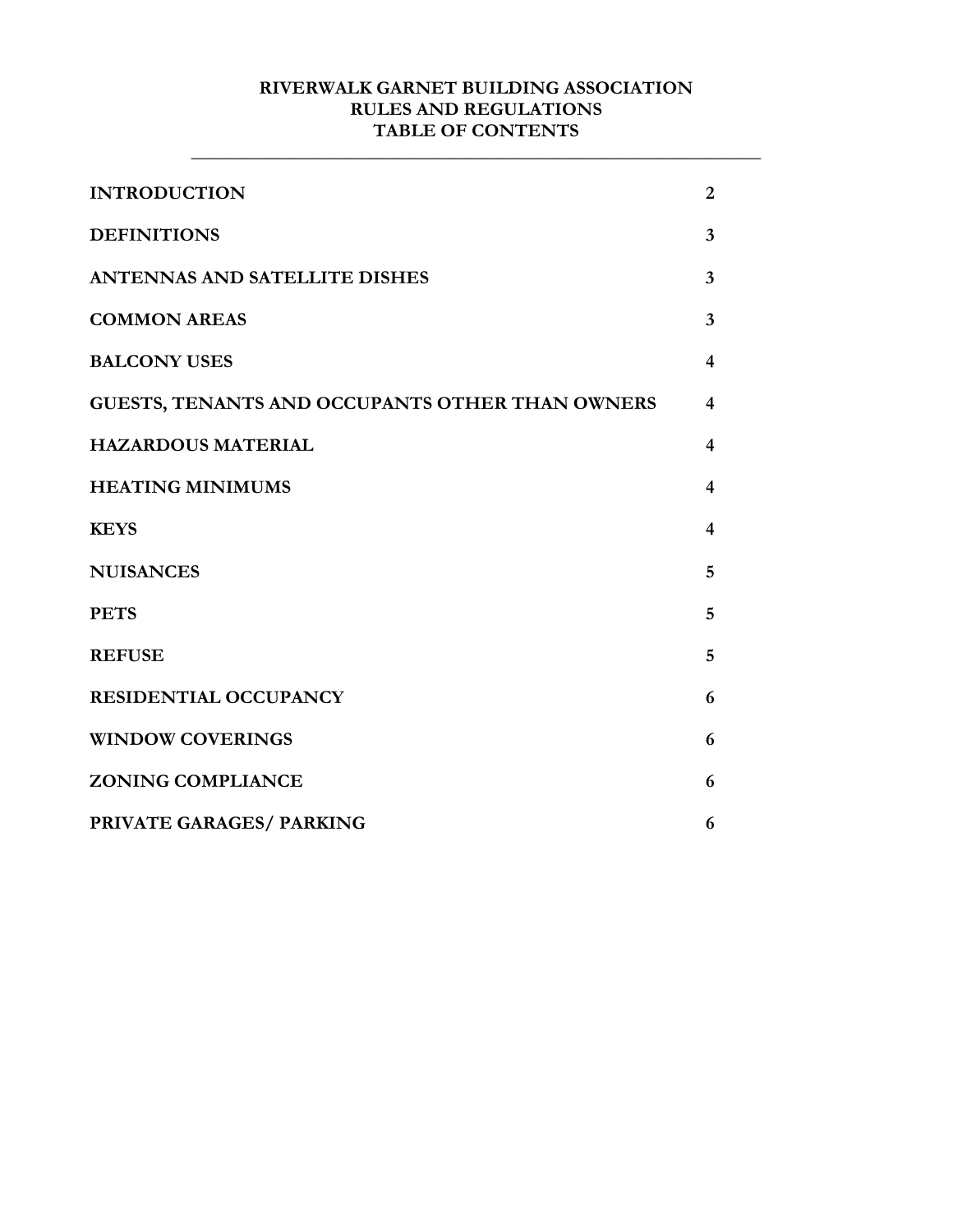#### **RIVERWALK GARNET BUILDING ASSOCIATION RULES AND REGULATIONS**

**\_\_\_\_\_\_\_\_\_\_\_\_\_\_\_\_\_\_\_\_\_\_\_\_\_\_\_\_\_\_\_\_\_\_\_\_\_\_\_\_\_\_\_\_\_\_\_\_\_\_\_\_\_\_\_\_\_\_\_\_\_\_\_** 

#### **INTRODUCTION**

These rules and regulations are created to assist with living and working in the Riverwalk Garnet Building as a pleasant and comfortable environment, while ensuring harmonious relations. As neighbors, all of us have rights and obligations. The rules and regulations that we impose upon ourselves as owners are for the mutual benefit and comfort for everyone in the Riverwalk Garnet Building Association.

Objectionable behavior is not acceptable even if it is not specifically covered in these rules and regulations. It is the responsibility of owners to see that these rules and regulations are made available to and adhered to by their employees, guests, and/or lessees. Tenants must acknowledge receipt of these rules and regulations by signing and returning a copy to the owner of the unit.

To be effective, rules and regulations must be enforceable. Accordingly, violations by owners, their tenants, employees, families, guests, invitees, patrons and persons over whom they exercise control will be acted on as follows:

"A firm, informative and friendly warning will be given by your neighbors or property manager for a minor infraction. However, if damage to property has occurred, said damage must be immediately paid for by the responsible owner. If an owner's tenant, employee, family, guest, invitee, or person over whom the owner exercises control causes the damage, the owner shall still be jointly and severally liable for payment of the damaged property."

The purpose of these rules and regulations and enforcement thereof is not to hinder relationships between owners and/or tenants. In all case, as stated above, it is the intent to first resolve problems amicably. However, in the extreme cases when a mutual resolution is not obtained, the following actions may be taken. Please note that Owners and Tenants shall have the right to a hearing before a penalty is assessed.

- **1 st infraction** Owner (and tenant, if feasible) will receive verbal and/or written warning
- **2nd infraction** Owner will be assessed a \$50 penalty payable with next association dues. Owner (and tenant, if feasible) will be notified in writing that the penalty was assessed.
- **3rd and subsequent infraction(s)** Owner will be assessed a \$100 penalty payable with next association dues. Owner (and tenant, if feasible) will be notified in writing that the penalty was assessed.

The Executive Board retains the right to increase subsequent penalties based upon the number of infractions. From the date of notification of the offense, offenders shall have the opportunity to have a hearing at the next Executive Board meeting. All requests for a hearing must be in written form submitted to the Executive Board via the Property Management Company by mail, electronic mail or facsimile. Offenders filing for a hearing shall be given the opportunity at the Executive Meeting to join in or to have its representative or agent join in discussion from the floor of any prospective action, policy or program to be implemented by the Board, any committee thereof, or the Association. The outcome of the hearing shall be delivered via mail, electronic mail or facsimile to the offender within 14 days following the meeting of the Executive Board.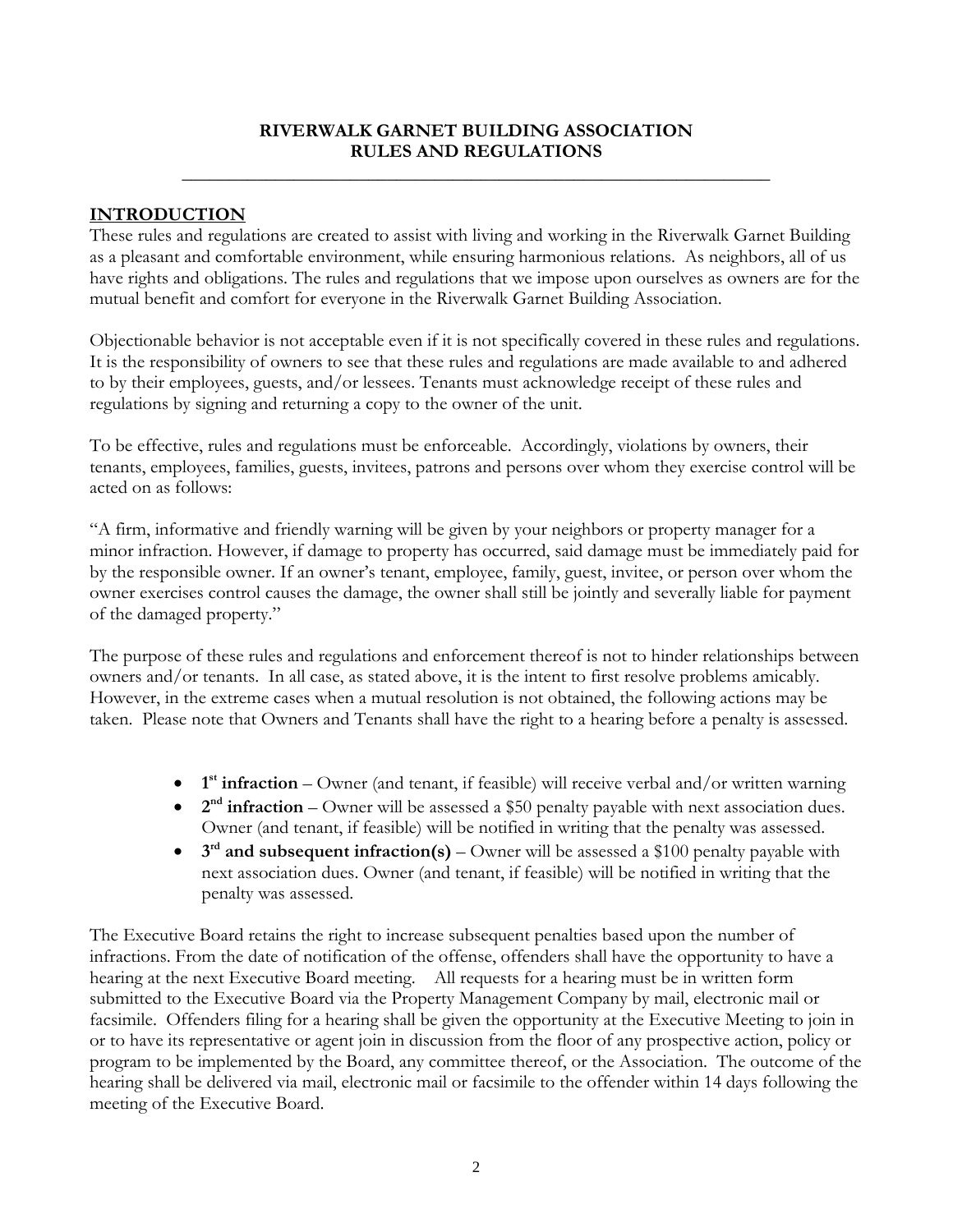In addition, the Executive Board retains the right, as described in the Condominium Declaration, to place a lien against an owner's property should an owner fail to pay their assessments, including the failure to pay assessed amounts for infractions. The Executive Board retains the right to adjust the infraction scale with reasonable cause.

#### **DEFINITIONS**

The following rules and regulations, except as otherwise expressly stated, apply to all owners and their families, tenants, employees, agents, invitees, and guests with respect to the use of the condominium units, commercial space, common areas, and any other portion of the Riverwalk at Edwards property. For purposes of these rules and regulations, "tenant" shall mean persons under a valid lease for a commercial or residential unit with a current right to occupy such unit; "guest" shall mean all persons other than owners and tenants, including their employees, with a current right to occupy a unit. Owners and guests who do not have a current right to occupy a unit may not use the facilities within the property. Terms not specifically defined in these rules and regulations shall have the meaning attached to such terms in the Declaration for the Riverwalk Garnet Building Association.

#### **ANTENNAS AND SATELLITE DISHES**

Owners and Tenants are encouraged to install satellite dishes and antennae with a diameter of 1 meter or less in a location not visible to neighbors and the common public from ground level within Riverwalk. Each owner and tenant is responsible for contacting their building Association for rules guidelines and approval for installing on common areas within the building, such as the roof. Installations of all satellite dishes and antennae with a diameter of 1 meter or more must obtain prior written approval from the Board of Directors. If installation or removal causes or has caused any damage to the roof, or any roof leak damage to units below, the owner shall reimburse the Riverwalk Garnet Building Association for repairs of damage(s) caused. If the owner does not reimburse the Riverwalk Garnet Building Association for the removal or repair cost(s) referred to above within sixty (60) days of notice of costs, the Riverwalk Garnet Building Association may place a lien on the owner's unit until full payment is made.

# **COMMON AREA USES**

Except in areas that may be designated for such purposes by the Riverwalk Garnet Building Association or managing agent, the personal property of all owners and/or tenants shall be stored within their respective units. Without prior written approval by the Executive Board, activities other than normal transit or household moves shall be prohibited except those uses outlined in the Residential Hallway Guidelines

The follow is specifically prohibited:

- All exterior storage of personal property, whether by residential or commercial unit owners (unless permitted by the Bylaws, Declaration, or these Rules and Regulations).
- Smoking within the common areas.
- Sporting equipment of any kind, furniture, inventory, or other materials or personal property.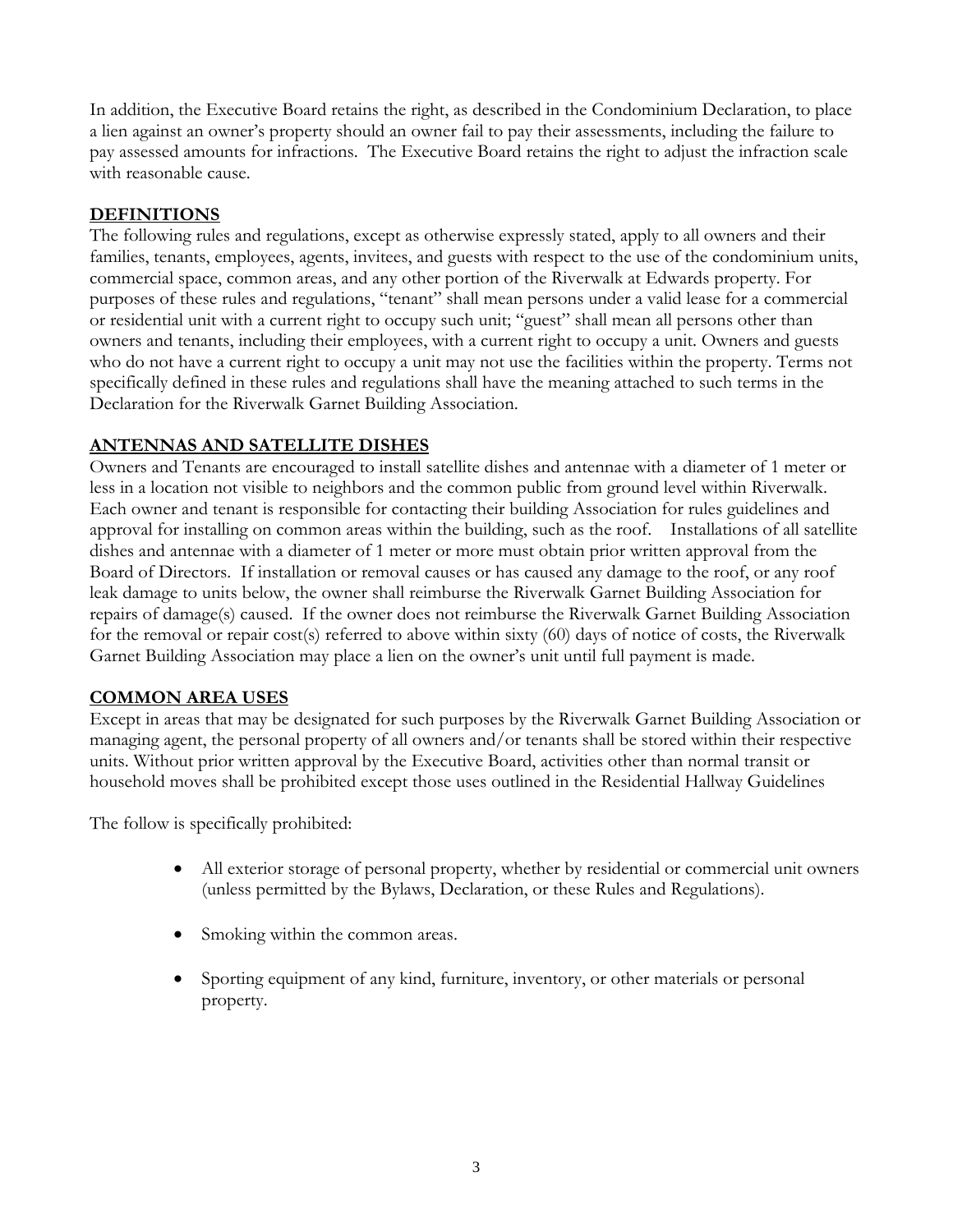The common areas referred to as mechanical rooms, boiler rooms, roof, etc. shall only be accessed by contacting the management company for the Riverwalk Garnet Building Association for permission and access. Should the purpose for access be for the benefit of the owner/ tenant, the Riverwalk Garnet Building Association reserves the right to impose a fee for services, if needed.

Should an owner or tenant require the use of the elevator for moving in, moving out or for the transportations of construction material and equipment, only the Riverwalk Garnet Building elevator is to be used. Owners and tenants are prohibited from using the Riverwalk Opal Building for these activities. In addition, any damage repair or clean-up required due to move in, move out and construction work may be billed directly to the owner or responsible party. Owners or tenants may request the use of the elevator key should the elevator need to be used for an extended period of time.

# **BALCONY USES**

Balconies, terraces, exterior stairways and windows shall be used only for the purposes intended, and shall not be used for hanging or storing sporting equipment or other household items. This includes, but is not limited to, any & all laundry, towels, blankets, sleeping bags, tents, sporting equipment, fishing gear, kayaks, bicycles, skis and snowboards.

# **GUESTS, TENANTS, AND OCCUPANTS OTHER THAN OWNERS**

It is the responsibility of the owner to be sure that anyone occupying the owner's unit is made aware of all "Rules and Regulations" of the Riverwalk Garnet Building Association & the Riverwalk Master Association. Should occupancy of any unit be permitted by any owner, to any long-term guest or tenant, the Riverwalk Garnet Building Association & Management Company must be made aware of such occupancy including name, phone numbers, & address, to protect the security of the property. Obligatory compliance with the Riverwalk Garnet Building Association Rules and Regulations as well as those of the Riverwalk Master Association shall be specifically referred to, and made a part of, any lease agreement of any unit. Owners shall be responsible for the conduct of their children and pets and the children and pets of their guests and tenants. Owners shall ensure that such behavior is neither offensive to any occupant of the property nor damaging to any unit or portion of the common area.

# **HAZARDOUS MATERIAL**

The storage of flammable material that may jeopardize the safety and welfare of any person or property is **not permitted on or in the property at any time, including personal garages**. No flammable, combustible, explosive, or otherwise dangerous fluid, chemical, or substance shall be kept in any unit or on any part of the property except for reasonable quantities of commercially available products in retail packaging for normal household use within the units. Gas grills with propane tanks of 20 lbs. or less shall be permitted. **No fireworks of any kind shall be ignited on the property from any unit or from any common area.** 

# **HEATING MINIMUMS**

The owner of each unit in the project shall heat such unit so as to maintain a **temperature in the unit of no less than 55 degrees Fahrenheit from October 1<sup>st</sup> to May 30<sup>th</sup> of the year in order to avoid any** damage which could result from the freezing of pipes, both individual and common, which pass near or through individual units within the building. **This heating requirement must be met even when the unit is vacant.** 

# **KEYS**

Any owner or tenant may provide, at their discretion, a key to the Fire Department in case of emergencies. All owners and tenants should be aware that a key provided to the Fire Department is kept within a Knox Box on site and is only available to members of the Fire Department. However, should an owner or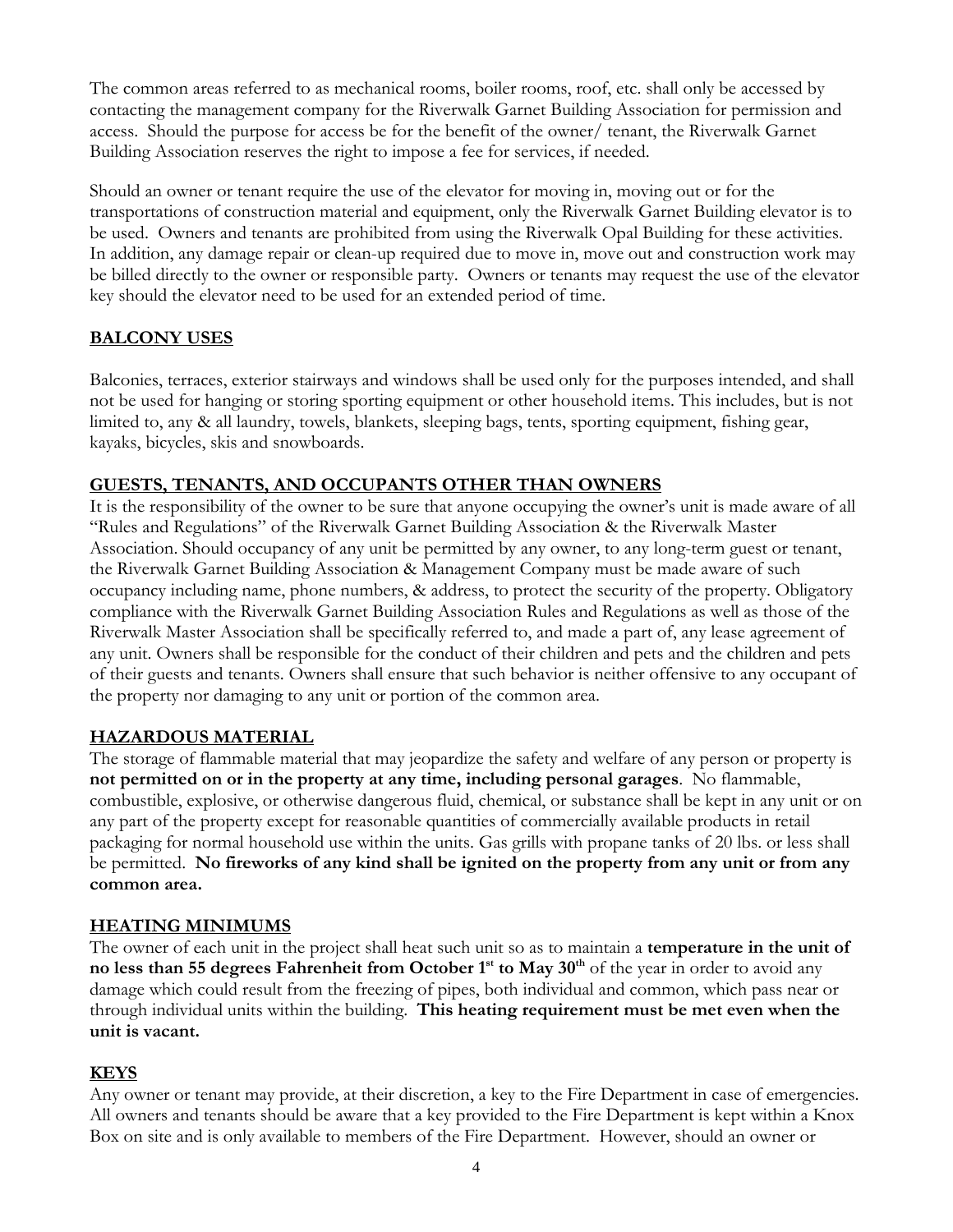tenant choose not to provide a key to the Fire Department, the Fire Department retains their right in case of an emergency to enter your unit with force, if necessary. Repair costs are the responsibility of the owner or tenant.

Any owner or tenant may also provide, at their discretion, a key to the Management Company in case of emergencies. Should an owner or tenant choose not to provide a key to the Management Company, the owner or tenant should be made aware that the Management Company retains their right in case of an emergency to enter your unit at the cost of the owner or tenant.

# **NUISANCES**

No unit owner shall make or permit any disturbing noises in the building by himself, his family, employees, agents, visitors or lessees, or pets nor do or permit any activity that will interfere with the rights, comforts, or convenience of other unit owners or tenants. All owners and tenants shall respect the rights of their neighbors and keep the sound levels of all radios, stereos, televisions, appliances, as well as voices & musical instruments to a minimum. No one may make undue noise between 10 pm and 8 am.

No owner shall conduct, or permit to be conducted, vocal or instrumental practice or performance, nor give, nor permit to be given, vocal or instrumental instruction at any time if the same shall disturb or annoy other occupants of the building.

No noxious or offensive activity shall be carried on inside or outside of any unit, nor shall anything be done or placed on the property that is, or may become, a nuisance or cause embarrassment, disturbance, or annoyance to others.

No lights shall be emitted from any unit that are unreasonably bright or cause unreasonable glare.

# **PETS**

All dogs kept on the premises by owners must be licensed with Eagle County and must have appropriate shots required by the county. **Tenants are prohibited from having dogs,** except those tenants that are permitted due to the grandfather clause.

**Maximum number of dogs per unit is two.** Dogs are not permitted to run free outside of an owner's unit at any time. When outside the unit, dogs shall be on leashes at all times, including when any individual is walking any dog(s) on any section of the Riverwalk property.

**All dog owners must immediately pick up the waste created by their dogs at all times during all seasons.** Owners are responsible to prevent dogs urinating on any landscaping, buildings, or property owned by others; and/or from damaging any landscaping, buildings, or property owned by others.

All pets must be transported via the Riverwalk Garnet Building elevator or stairwells.

# **REFUSE**

No trash, ashes, or other refuse or debris may be thrown or dumped on the property. The burning of refuse anywhere on the property is prohibited. No incinerators or other devices for the burning of refuse indoors or outdoors shall be constructed, installed, or used by any person except as approved in writing by the Executive Board. The owner of any unit subject to these rules and regulations shall keep the unit and the property free of trash, refuse, or debris of any kind, whether the unit is vacant or occupied.

Disposal of garbage and trash by employees, owners, or tenants of Riverwalk units shall be only by the use of designated facilities. Refuse shall be placed in sealed trash bags supplied by each owner or tenant and